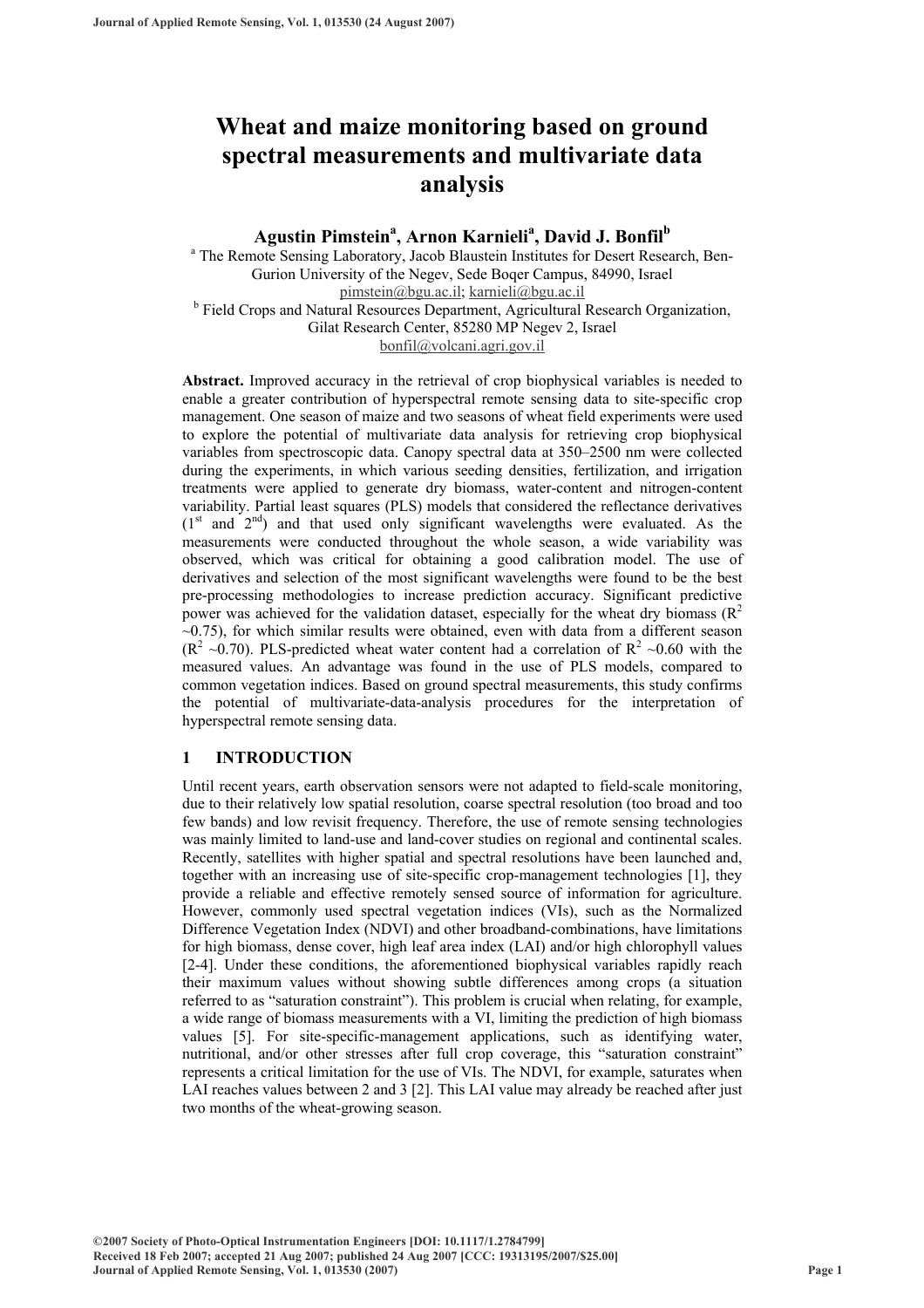Consequently, alternative methods for the retrieval of biophysical variables under intensive growth conditions are needed. The partial least squares regression (PLS) is a full-spectrum analytical method that has shown good performance in retrieving biophysical variables from forests and field crops using hyperspectral reflectance data [6- 10]. One of the basic advantages of the PLS regression over general multiple linear regression is that it can analyze data with strongly co-linear (correlated), noisy and numerous predictor variables [11]. This method is based on reducing the entire spectrum to a series of independent variables, called "latent factors" or "principal components", which are extracted from a matrix of spectral and biophysical variables. Latent factors represent the relevant structural information that is presented in the reflectance measurements and are used to predict the dependent variable [11-13]. This methodology has been widely used in laboratory spectroscopy for chemical and quality characterization of different crops and/or products [12, 14-16]. It has also been used for the identification of spectral differences in ground foliage samples among conifer species, showing better accuracy than other multivariate techniques, such as discriminant analysis [17].

In field crops, PLS models based on reflectance measurements of fresh wheat leaves have shown very promising results in the prediction of leaf water and nitrogen (N) content [18]. By considering the reflectance values as the predictive variables, PLS models identify relevant structural information from the complete spectrum, offering a clear advantage over the use of only certain wavelengths by VIs. In comparison to the latter, PLS models can take into consideration the linear response of near infrared (NIR) reflectance to increases in LAI [19, 20]. Accurate predictions of both biomass and N content were obtained by PLS models from canopy reflectance data of a rice crop, which reached an LAI of 9 [7]. In winter wheat, Hansen and Schjoerring [4] achieved an additional increase in the biomass and N predictive power of hyperspectral data, by using PLS models and found that the models gave better results than VIs.

The main objective of the present study was to explore the suitability of PLS models, by using ground spectral measurements, as a potential tool for spaceborne applications. Specifically, this work was focused on: (1) investigating PLS models for the retrieval of crop biomass, water, and N contents from canopy spectral field measurements; and (2) exploring the best data pre-processing method (e.g., detection of outliers or application of derivatives) and determining the most significant wavelengths to the models.

## **2 MATERIALS AND METHODS**

The study was performed between 2003 and 2005 at the Gilat Research Center, located at 31°21' N, 34°41' E, at an average elevation of 150 m. This semi-arid area is characterized by a mean annual rainfall of 237 mm [21] but also by high inter-annual rainfall variability. This phenomenon is clearly evidenced in the current research, since 190 and 330 mm fell in the 2003/04 and 2004/05 growing seasons, respectively. In order to implement the research objectives, experiments were carried out in one maize and two wheat fields, including a wide range of seeding densities, irrigation and N-fertilization treatments. All experiments included spectral measurements and biophysical characterizations of the crop. Sample collection and subsequent laboratory analyses were performed no more than 2 hours after the spectral measurements had been taken.

## **2.1 Experimental design**

Maize (*Zea may*s L.) was planted in 96 cm-wide north-south rows with 10 cm between plants. It was grown under six N-fertilization levels (0, 50, 100, 200, 400 and 600 kg N  $ha^{-1}$ ) that were applied before seeding. This extreme range of fertilization levels was used in order to create stress due to both nitrogen deficit and excess. The experiment was laid out in a randomized complete-block design with four replicates, in plots measuring  $6\times24$ m each. Two sprinkler irrigation lines were placed 12 m apart along all of the experimental plots, leaving a 6-m border and an effective measurable area of 72  $m<sup>2</sup>$  in each plot. Complete emergence was registered on 12 May 2003, which was designated as the starting point for counting days after emergence (DAE). Irrigation was adjusted to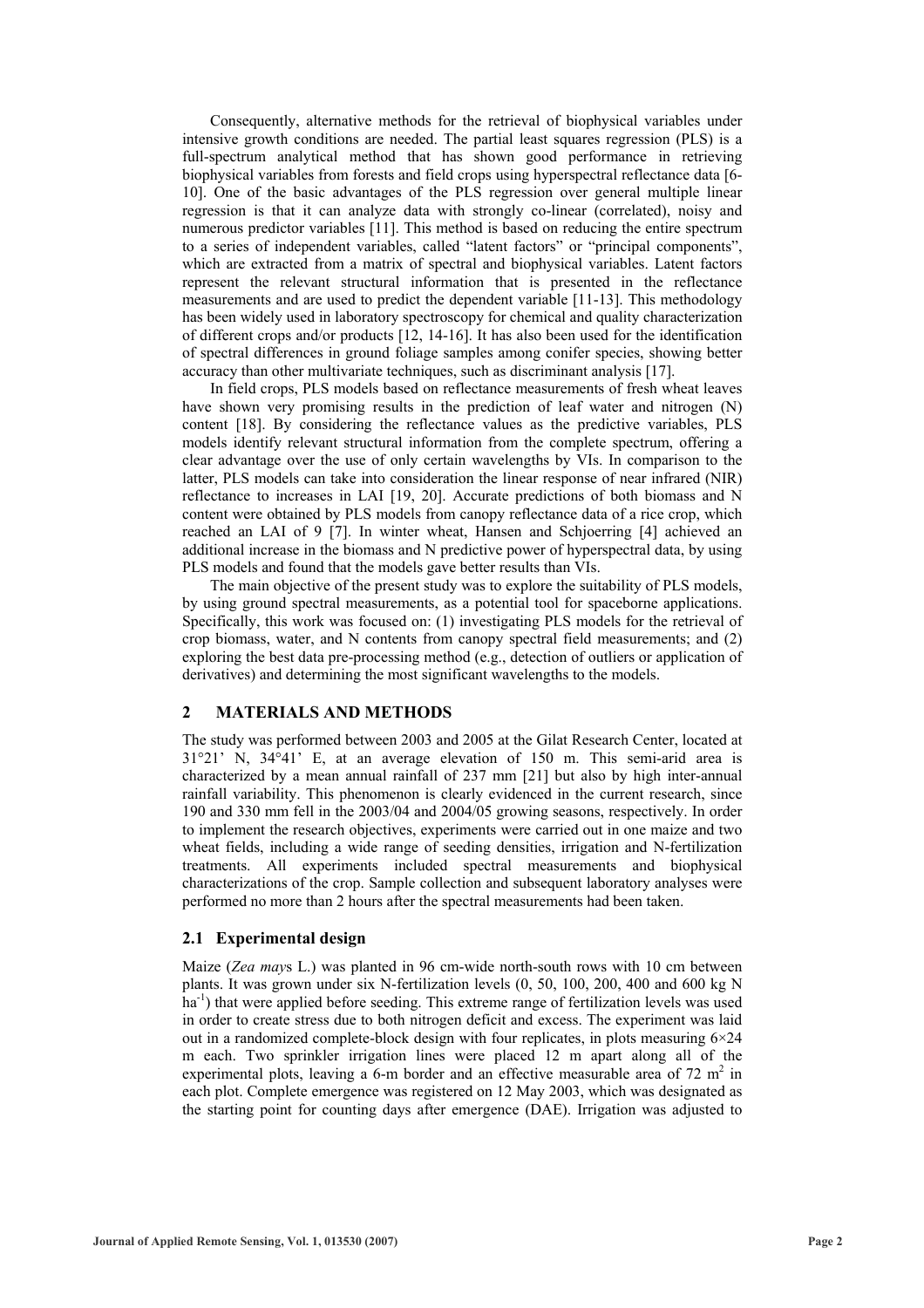match a Class A evaporation pan. Two replicates were irrigated only until 52 DAE, receiving a total of 400 mm during the growth season. The other replicates received 60 mm extra until the end of the experiment. During the season, nine sets of measurements were performed, on 13, 21, 27, 31, 43, 48, 56, 63, and 66 DAE.

For both wheat experiments (2003/04 and 2004/05 seasons), spring wheat (*Triticum aestivum* L. cultivar 'Galil') was grown under three treatment factors, each at two levels: rainfed vs. irrigated; seeding at 210 vs. 630 plants per  $m^2$  (2 east-west seeding paths and 1 north-south path); and pre-sowing N fertilization at 0 vs. 50 kg ha $^{-1}$ . The seeding was performed at 18 cm between rows, together with an additional homogeneous basic fertilization of 50 kg N ha<sup>-1</sup>. The experiments for each water treatment were laid out in 6×16 m plots in a split-strip-block design, with three replicates. During the first season, emergence was registered on 15 Dec. 2003 and heading on 5 Mar. 2004 (DAE 81). Nine measurements were performed during that season, on 6, 16, 21, 34, 45, 59, 72, 84, and 97 DAE. In the second season, emergence was registered on 24 Nov. 2004 and heading on 17 Feb. 2005 (DAE 85). Since the second season was rainy and included many cloudy days that impeded the performance of several instruments, only six sets of measurements were collected, on 12, 27, 47, 54, 63, and 91 DAE. Results from the maize experiment and the two wheat experiments were considered thereafter as three independent datasets. A fourth dataset was established by combining all the wheat data from the 2003/04 and 2004/05 seasons. Combining these two datasets increased the range of biophysical variables and spectral responses, a procedure that was expected to improve the quality of the model.

### **2.2 Spectral measurements**

Canopy radiance was measured with a portable FieldSpec Pro FR spectroradiometer, Analytical Spectral Devices [22], with a spectral range of 350 to 2,500 nm and a 25° field of view (FOV). The spectral resolution was interpolated homogeneously to 2 nm and the water absorption regions (1,350-1,420 nm and 1,800-1,960 nm) were eliminated before analysis. Spectral reflectance was obtained after periodical radiance measurements, using a standard white reference panel (Spectralon Labsphere Inc.). Reflectance data were collected at solar noon  $\pm 1$  h, under clear sky conditions, in a nadir orientation. The spectrometer was programmed to take 20 readings from each sampling point, automatically saving the average. Each measurement at each sampling date was collected from a different homogeneous point in each plot.

In the maize experiment, throughout the first half of the season, the measurements were performed using a ladder, keeping a sensor-canopy distance of around 1.5 m. Taking into consideration planting pattern, measurement configuration and equipment optics, the FOV included less than a complete theoretical row at canopy surface. According to Daughtry et. al. [23], this generates a problem regarding the variability of the calibration data, given the fact that different percentage of soil coverage would be included in the instantaneous field of view (IFOV). However, due to the plants' size during this period, and the fact that the measurements were performed exactly over the row, the IFOV did include a complete plant while the soil percentage changed considerably. From 31 DAE onwards, the sensor-canopy distance decreased gradually, thus including less than a full row, until the end of the measurements. The spectral measurements of the 63 DAE were performed from a crane at a height of 6 meters above the canopy, therefore including 2.6 complete theoretical rows.

In the wheat experiments, the sensor was held at a constant 1.5 m above the ground, corresponding to an IFOV that included a total of 3.7 rows, at wheat emergence. As the height of the crop increased throughout the season, the IFOV above the canopy was reduced proportionally, but included at least two complete rows during most of the season. Moreover, all treatments reached full coverage between the second and third measurements in both seasons.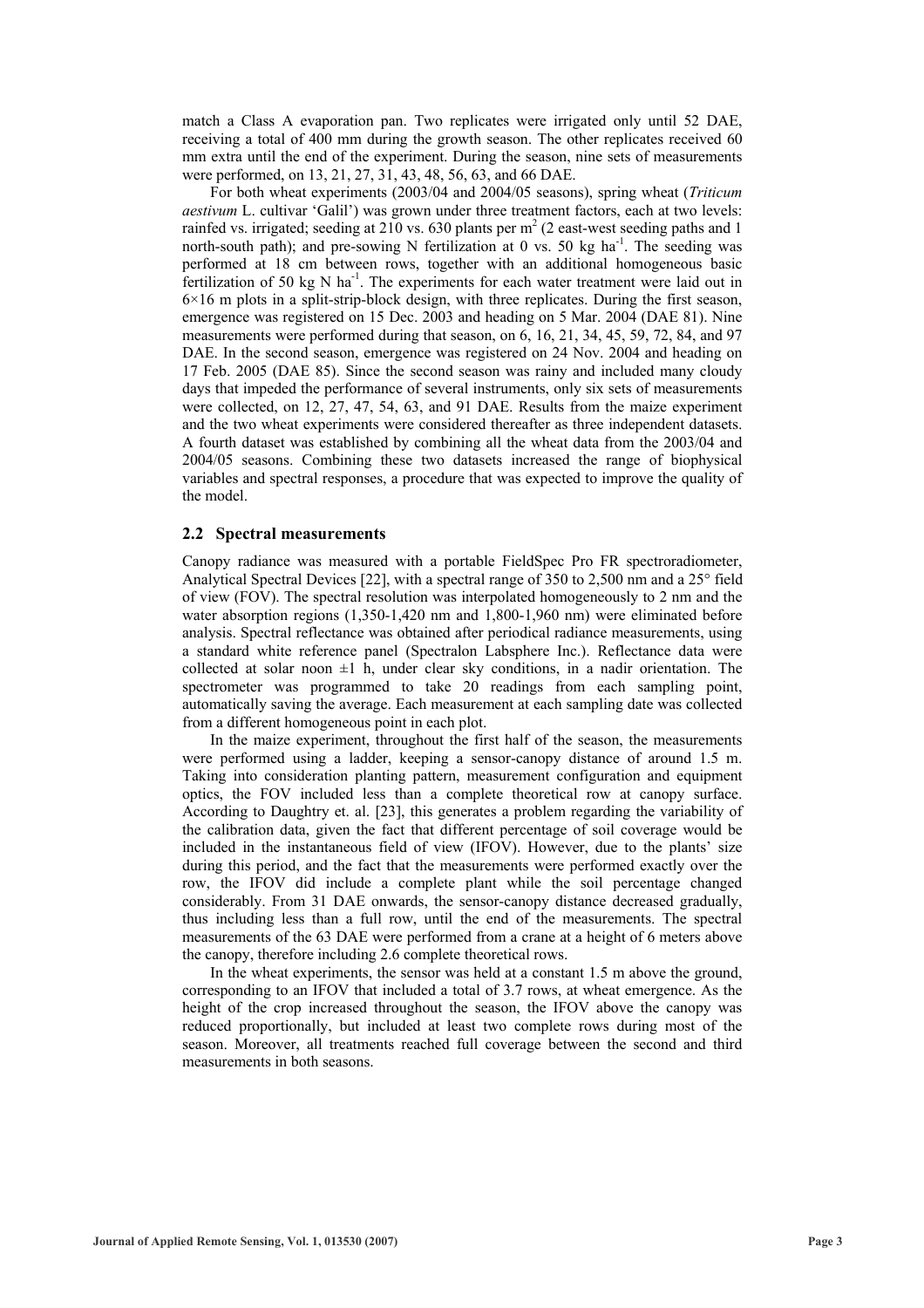## **2.3 Biophysical variables**

Samples for the determination of biophysical variables (biomass, water and N content, and LAI) were collected from exactly the same locations where the canopy reflectances were measured. In the wheat experiments, the samples were collected within a  $60 \times 50$  cm frame; in the maize experiment, the samples were taken from a 50-cm length in one row, corresponding to a ground area of approximately 96×50 cm. The dry biomass was measured after 48 h at 70°C. Water content was calculated from the fresh and dry weights. N content was determined by the micro-Kjeldhal method [24]. During the wheat experiments, prior to the reflectance measurements, three LAI measurements were collected with a ceptometer AccuPAR LP-80 [25], registering its average.

## **2.4 Multivariate data analysis**

For the multivariate-data-analysis (MVDA) procedure, "The Unscrambler" version 8.0 software [26] was used to define different models and to predict biophysical data. These were considered to be the dependent variables, and the spectrum data the independent ones. For each experiment, this analysis was used to determine the best prediction of the biophysical variables by using PLS regression. These calculated models were obtained by using two-thirds of the dataset, randomly selected, as a calibration subset. For the fourth dataset, i.e., the combined wheat data from 2003/04 and 2004/05, the calibration set was defined by selecting two new thirds of the data from each season independently and combining them, so that the calibration set contained the same proportion of each season's data. The PLS analysis was applied to the reflectance (termed "raw data" from hereon in) and to the  $1<sup>st</sup>$  and the  $2<sup>nd</sup>$  derivatives (Savitzky Golay) of the reflectance. This process amplifies the "peakedness," which is considered advantageous for noisy and scattered data [12]. In each dataset, the outliers were designated for each variable as occurring when the relationship between the residuals of a specific sample was higher than 4% of the overall residual for the analyzed variable. They were then omitted. Finally, applying the Martens' uncertainty test [12, 27, 28] before and after outliers had been omitted, the most significant wavelengths were selected. This was applied to the raw reflectance data and to the first and second derivatives.

Taking into account all of the aforementioned procedures, 12 models were built for each variable. The statistics, root mean square errors of calibration (RMSEC) and prediction (RMSEP), and coefficient of determination  $(R<sup>2</sup>)$  were used to compare each models across the various variables [26].

Validation was performed by predicting the remaining one-third of the dataset that formed the validation subset. For the wheat experiments, an extra validation was carried out by using the data from each season to predict the whole dataset of the other season.

## **2.5 Vegetation indices**

Accuracy of the combined dataset (wheat 2003/04 and 2004/05) obtained by the PLS models was compared to several broadband and narrow-band VIs (Table 1).

Both linear and exponential correlation function were considered for the same calibration subset (two-thirds of the complete dataset) used for the PLS calibration. Using the coefficients of each function, the biophysical variables of the validation subset were calculated for each index. The statistics, RMSEP and  $R^2$  were calculated.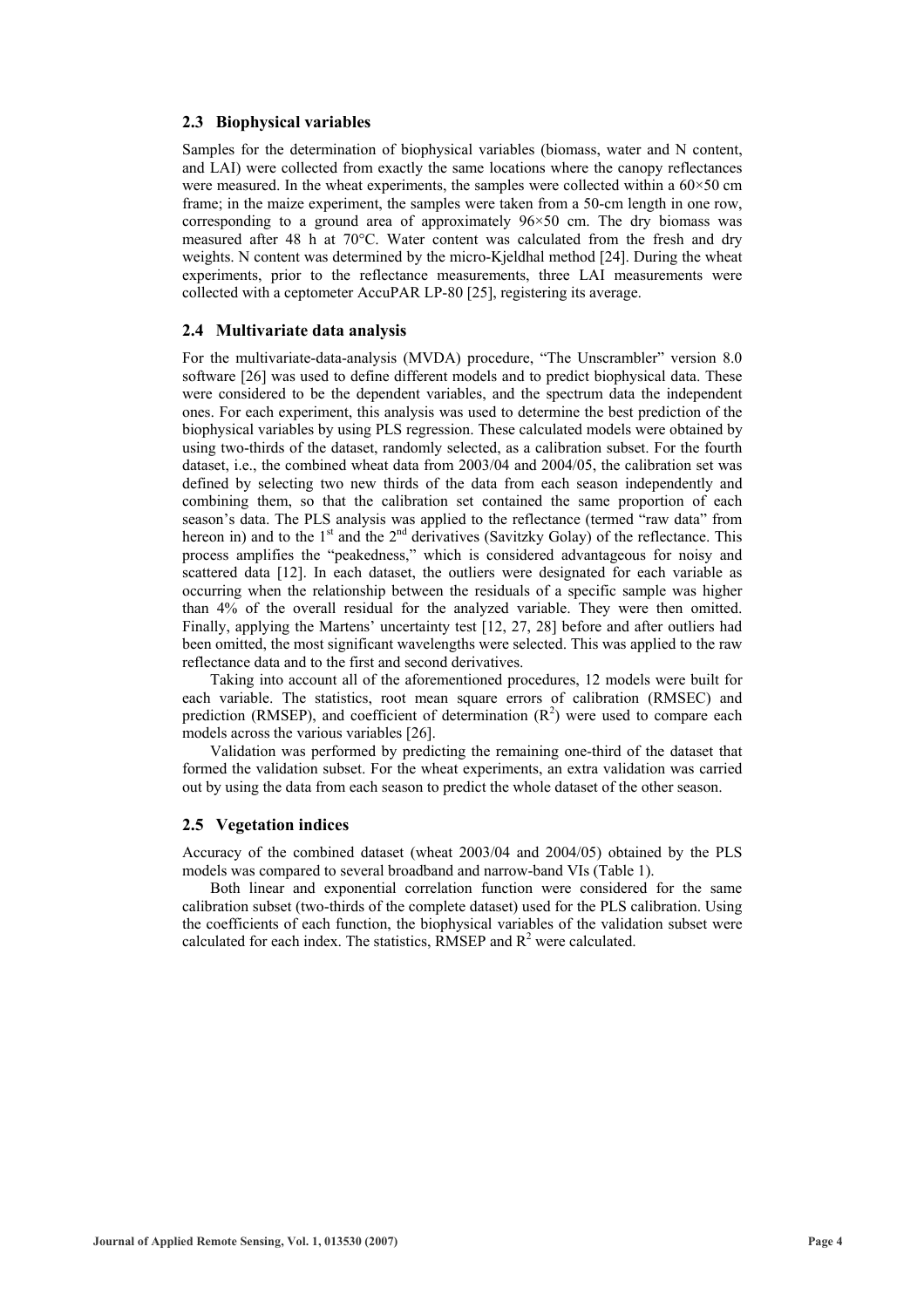| Vegetation indices                                               | Formula                                                                                                                                   | Reference                                                |
|------------------------------------------------------------------|-------------------------------------------------------------------------------------------------------------------------------------------|----------------------------------------------------------|
| Normalized<br>Difference<br>Vegetation Index                     | $NDVI = \frac{R_{800-900} - R_{650-700}}{R_{800-900} + R_{650-700}}$                                                                      | [29]                                                     |
| Green-NDVI                                                       | GNDVI= $\frac{R_{800-900} - R_{540-560}}{R_{800-900} + R_{540-560}}$                                                                      | [30]                                                     |
| Normalized<br>Difference Green<br>vegetation Index               | NDGI= $\frac{R_{540-560} - R_{650-700}}{R_{540-560} + R_{650-700}}$                                                                       | $\lceil 31 \rceil$                                       |
| Simple Ratio                                                     | $SR = \frac{R_{800-900}}{R_{650-700}}$                                                                                                    | $[32]$                                                   |
| Soil Adjusted<br>Vegetation Index                                | SAVI= $\frac{R_{800-900} - R_{650-700}}{R_{\text{on}} - R_{\text{non}} + R_{\kappa 50-700} + 0.5} (1 + 0.5)$                              | $[33]$                                                   |
| Transformed<br>Chlorophyll<br>Absorption in<br>Reflectance Index | $\text{TCARI=3}\left[\begin{pmatrix} R_{700} - R_{670} \end{pmatrix} - 0.2 \begin{pmatrix} R_{700} - R_{550} \end{pmatrix} \cdot \right]$ | $\left[34\right]$                                        |
| Optimized Soil-<br>Adjusted<br>Vegetation Index                  | $OSAVI = \frac{(1+0.16)(R_{800} - R_{670})}{(R_{800} + R_{670} + 0.16)}$                                                                  | $[34]$                                                   |
| Red-Edge Position                                                | REP <sub>†</sub> =700 + 40 · $\frac{R_{re} - R_{700}}{R_{740} - R_{700}}$                                                                 | $[35]$                                                   |
|                                                                  | R970/900<br>R900 / 970<br>R900 / 1450<br>R900 / 1530<br>R1080 / 1180<br>R1080 / 1260<br>R <sub>1180</sub> / 2170                          | [36]<br>$[36]$<br>[37]<br>[38]<br>[38]<br>$[38]$<br>[38] |
|                                                                  | R1260 / 1675                                                                                                                              | $\lceil 38 \rceil$                                       |

Table 1. Vegetation indices

† *Rre* is the red-edge inflexion point that corresponds to the average between the reflectance at 670 and 780 nm.

## **3 RESULTS AND DISCUSSION**

## **3.1 Biophysical measurements**

The four analyzed variables varied within and between experiments. As expected, gradual increases in dry biomass and LAI were observed (Fig. 1a  $\&$  1b). The concurrent standard deviation increase is explained by the larger differentiation between the treatments throughout the season. Considering the coefficient of variations of the wheat experiments at each DAE, it is clear that the first season's variability was much higher than that of the second.

Water status of the crops and its variability were relatively stable during the first half of the season for the three experiments (Fig. 1c). However, from 70 DAE for the wheat and 50 DAE for the maize, the mean water content decreased and the standard deviation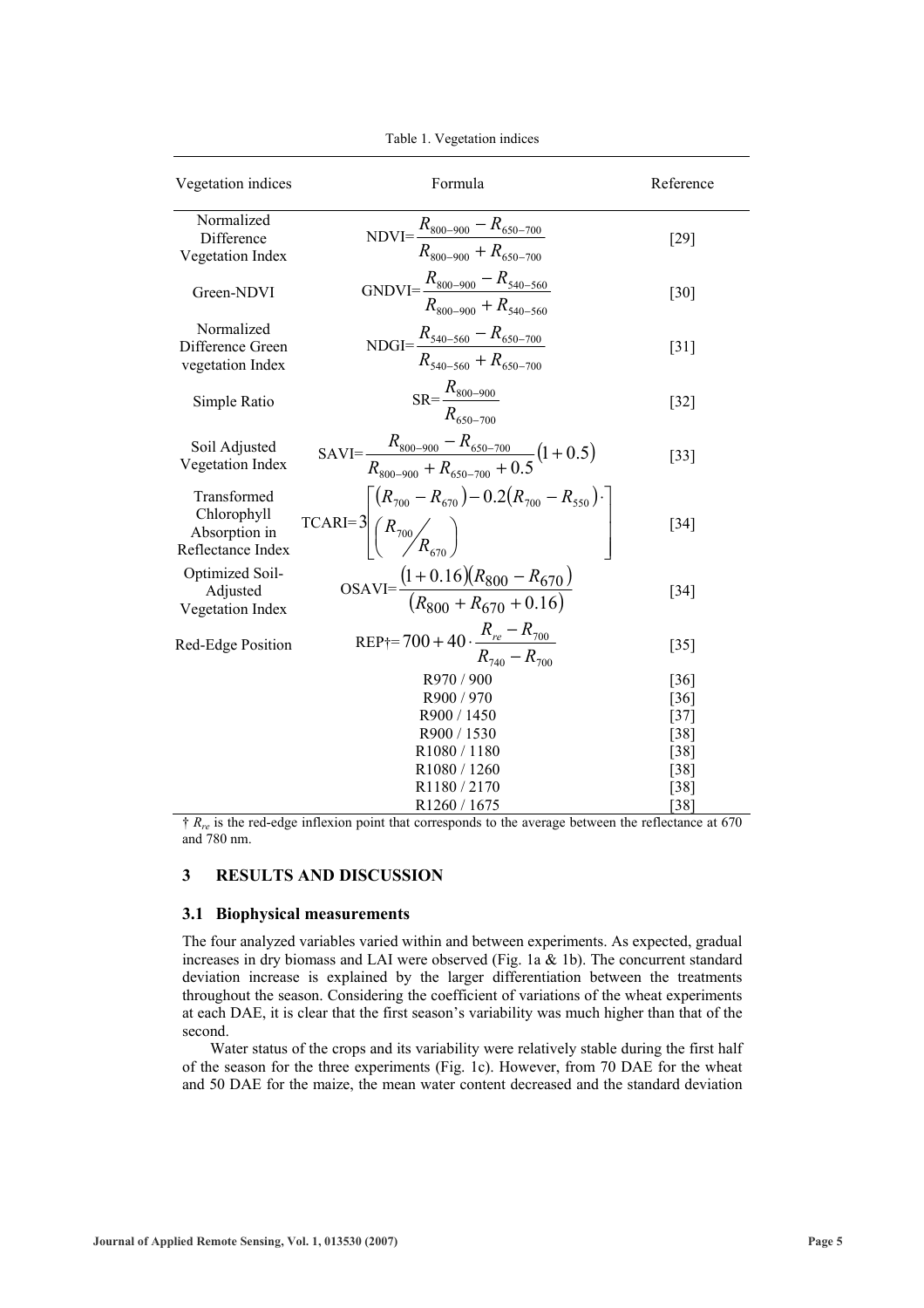increased, depicting the significant effects of the non-irrigated treatments in wheat, and the cessation of irrigation in maize.

Due to the increase in dry biomass throughout the season, the N content decreased systematically for the three experiments (Fig. 1d), although their standard deviation hardly changed during the growing season.

The difference in biomass development and water conditions between the two wheat seasons is accounted for by the differences in the amount and distribution of the rainfall. During the 2004/05 winter season, the 330 mm of rainfall was concentrated mainly at the beginning of the season, when the temperatures were still high, resulting in optimal growing conditions. By contrast, in the previous wheat season, there were only 190 mm of rainfall, uniformly distributed. This difference explains the fact that in the second wheat season, large quantities of biomass accumulated in a very short period of time. It also accounts for the difference in water content variation throughout the season.

As would be expected, the variability of the water content at each measurement date was much higher during the first wheat season than during the second, indicating that due to the lower rainfall influence, the agronomic treatments were much more evident in the drier season. The strong influence of the natural seasonal growth was confirmed by analyses of variance (data not shown), which revealed significant differences between the various dates for all the biophysical variables. The acquired variability represents the ideal scenario for the current purpose of spectral canopy characterizations.



Fig. 1. Mean biophysical values for each experiment: (a) dry biomass; (b) leaf area index; (c) water content; and (d) N content. Error bars correspond to half standard deviation.

The wheat experiments were continued until harvest in both seasons, although there were no spectral measurements towards the end of the seasons. Yields ranged from 60 to 3,200 kg ha<sup>-1</sup> during the 2003/04 experiment and from 1,600 to 8,100 kg ha<sup>-1</sup> during the 2004/05 experiment. The very low yields in the first season corresponded to those treatments with high planting density and no supplemental irrigation, in which the plants were under severe water stress during the grain-filling period.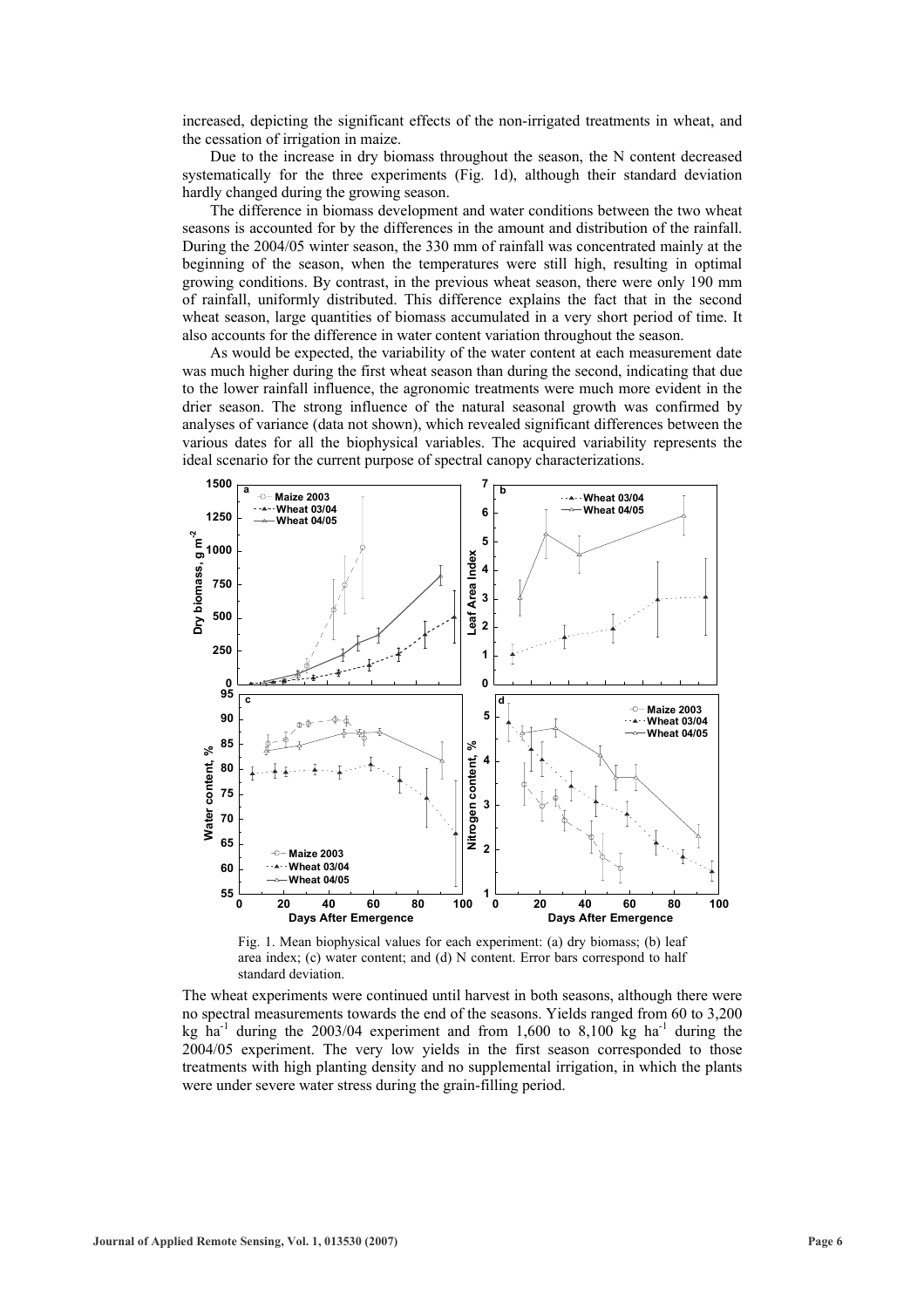## **3.2 Spectral characterization**

Many spectral measurements were collected during the maize and wheat experiments, covering a wide range of conditions from low to high coverage, and showing typically observed vegetation signatures in those conditions. A decrease in Short Wave Infrared (SWIR) reflectance was observed in the well-watered samples. This is attributed to a higher total water content in the sampled area that increased the amount of energy absorbed in this region of the spectrum [39, 40]. The spectral range was very similar in both maize and wheat experiments, unlike the difference in biomass and its variability between the crops (Fig. 1). This apparent contradiction is explained by the fact that the maize biomass considered the whole plant, although the stem does not actually contribute much to reflectance relative to its important role in biomass. This was especially critical from the middle of the season onwards.

## **3.3 MVDA calibration**

For each of the biophysical variables in each of the four datasets, 12 PLS calibration models were built, in accordance with the respective data-pre-processing methods. Along with the model calculations, a preliminary validation procedure was performed. This full cross-validation process was used to select the best model according to their  $R<sup>2</sup>$  and RMSE values (Table 2). For the maize experiment, the data from the crane campaign (63 DAE) were put aside for validation purposes and not included in the calibration. The samples of 66 DAE were also excluded from the calibration, due to the major influence of the dry out on their spectrum. Therefore, neither were these data included in the analysis of the biophysical variables presented in Fig. 1.

Table 2†. Statistics of the best PLS models from calibration and validation datasets.

| Model /                  | Dry biomass        |          | Water content |                                                  |          | N content             |                                |          | LAI            |                           |          |             |
|--------------------------|--------------------|----------|---------------|--------------------------------------------------|----------|-----------------------|--------------------------------|----------|----------------|---------------------------|----------|-------------|
| Dataset                  | $(g m-2)$          |          |               | (%)                                              |          |                       | $\frac{6}{2}$                  |          |                |                           |          |             |
|                          | n                  |          | $R^2$ RMSE    | $\mathbf n$                                      |          | $R^2$ RMSE            | $\mathbf n$                    | $R^2$    | e              | n                         | $R^2$    | <b>RMSE</b> |
| Maize 2003               |                    |          |               |                                                  |          |                       |                                |          |                |                           |          |             |
| Model                    | $d2 - Q$           |          |               | $d2-S$                                           |          |                       | $d2-S$                         |          |                |                           |          |             |
| Calibration              |                    | 79 0.92  | 104           |                                                  |          | 88 0.80 1.01          |                                | 87 0.80  | 0.32           |                           | N/D      |             |
| Validation               |                    | 44 0.69  | 242           |                                                  |          | 44 0.56 1.55 44 0.64  |                                |          | 0.42           |                           |          |             |
| Wheat 2003/04            |                    |          |               |                                                  |          |                       |                                |          |                |                           |          |             |
|                          | Model $d1 - Q - S$ |          |               | $d1 - Q - S$                                     |          |                       |                                |          |                | $d1 - Q - S$ $d2 - Q - S$ |          |             |
| Calibration              |                    |          | 107 0.96 35   |                                                  |          | 108 0.90 1.50         |                                | 115 0.91 | $0.31$ 84 0.90 |                           |          | 0.39        |
| Validation               |                    | 69 0.92  | 45            |                                                  |          | 69 0.82 2.50          |                                | 69 0.85  | 0.40           |                           | 69 0.72  | 0.63        |
| Wheat 04/05 123 0.68 237 |                    |          |               |                                                  | 123 0.61 | 3.10                  |                                | 123 0.41 | 0.80           |                           | 123 0.49 | 4.89        |
| Wheat 2004/05            |                    |          |               |                                                  |          |                       |                                |          |                |                           |          |             |
| Model                    | $d2 - O - S$       |          |               |                                                  |          |                       | $d1 - Q - S$ $d1 - S$ $d2 - S$ |          |                |                           |          |             |
| Calibration              |                    |          | 70 0.95 59    |                                                  |          | 68 0.84 0.90 82 0.84  |                                |          | $0.32$ 61 0.82 |                           |          | 0.55        |
| Validation               |                    | 41 0.83  | 108           |                                                  | 41 0.65  | 2.00 41 0.80          |                                |          | 0.40           |                           | 41 0.50  | 0.86        |
| Wheat 03/04 207 0.05     |                    |          | -190          |                                                  |          | 207 0.63 6.30         |                                | 207 0.64 | 1.40           |                           | 207 0.18 | 1.54        |
| Wheat 03/04 and 04/05    |                    |          |               |                                                  |          |                       |                                |          |                |                           |          |             |
| Model                    |                    |          |               | $d^2 - 0 - S$ $d1 - 0 - S$ $d1 - S$ $d2 - 0 - S$ |          |                       |                                |          |                |                           |          |             |
| Calibration              |                    | 167 0.88 | - 77          |                                                  | 177 0.90 | 1.67                  |                                | 220 0.82 | 0.45           |                           | 130 0.94 | 0.47        |
| Validation               |                    | 110 0.78 | 112           |                                                  | 110 0.87 | 2.49<br>$12 \quad 20$ |                                | 110 0.82 | 0.43           |                           | 110 0.82 | 0.79        |

† Symbols and acronyms:  $d1 = 1^{st}$  derivative;  $d2 = 2^{nd}$  derivative; O = outlier exclusion; S = significant wavelengths exclusively;  $LAI = leaf$  area index;  $n =$  samples;  $RMSE =$  root mean square error (for calibration and validation); N/D = not determined.

For statistically analyzing the different pre-processing methodologies, a multiple ANOVA was applied to all the  $R^2$  values of each model, experiment and biophysical variable. Although removing the outliers was not a significant factor by itself, its combination with the selection of the significant wavelengths improved the accuracy of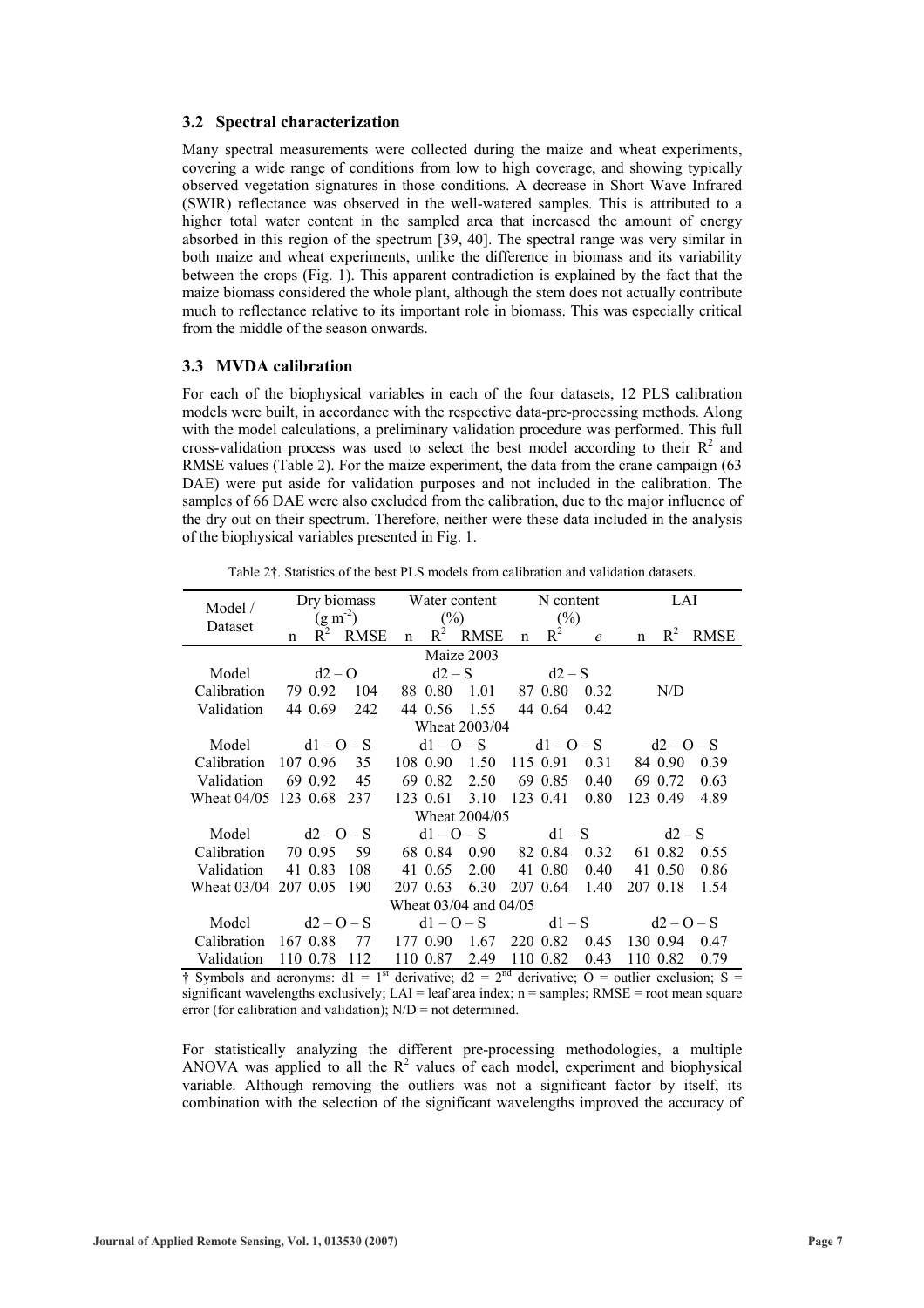the models. As can be inferred from Table 2, samples identified as "outlier" for one variable, were not necessarily thus identified for the others. However, they were consistent between the analyzed variables. Taking the wheat 2003/04 season as an example, 31 samples were omitted as outliers for the dry weight model. Among them, 25 were also outliers for the 30 water content outliers and 19 for the nitrogen content outliers. This result confirms the observation that the methodology used for the outlier selection strongly takes into consideration the variation of the spectrum, but relates to the variation in the dependent variables.

Appropriate wavelength selection significantly improved the correlations in all variables, whereas derivatives and their interaction with selected wavelengths mainly improved the water-content estimation. Therefore, selecting variable-related wavelengths is a basic step towards improving the calibration model due to the enhancement of those ones that relate better with the parameter of interest, and the suppression of the noisier ones. The importance of using derivatives, especially for water content, lies in their suppression of the background spectrum, efficient separation of absorption features, enhancement of function peaks, and removal of confounding linear trends [17, 41, 42].

An analysis for the PLS models of the selected wavelengths of water and N content was performed, based on their weighted regression coefficients (Figs. 2 & 3). The weighted coefficients better illustrate the relative importance of each wavelength, because they take into consideration the influence of the absolute reflectance values on the regression coefficients. For each experiment, Fig. 2 presents the coefficients of those wavelengths that were selected, using the Marten's uncertainty test for the water-content models. Important regions for prediction of water content are those around 1,700, 2,000 and 2,300 nm, associated with water absorption regions [39, 40]. In addition, a certain aggregation of wavelengths in the NIR spectral region (around 900 nm and 1,300 nm) can be seen in the wheat experiments. This differs from the more scattered pattern of selected wavelengths of relatively equal importance in the maize experiment. The fact that the model considered for the maize experiment was based on the  $2<sup>nd</sup>$  derivatives, which stress very subtle changes in the spectrum, accounts for this difference. The wavelengthaggregation issue might suggest that there was excessive use of hyperspectral data, in light of the achievement of similar performance with the use of broadbands. However, some of the coefficients among those wavelengths around 1,700 nm in the wheat 2003/04 experiment, and around 1,300 and 2,100 nm in the wheat 2004/05 experiment, have different signs (positive and negative). This explains the importance of using separate wavelengths rather than broadbands.



Fig. 2. Weighted regression coefficients of the significant wavelengths used for the selected water-content models. (a) Maize experiment; (b) Wheat 2003/04 experiment; (c) Wheat 2004/05 experiment.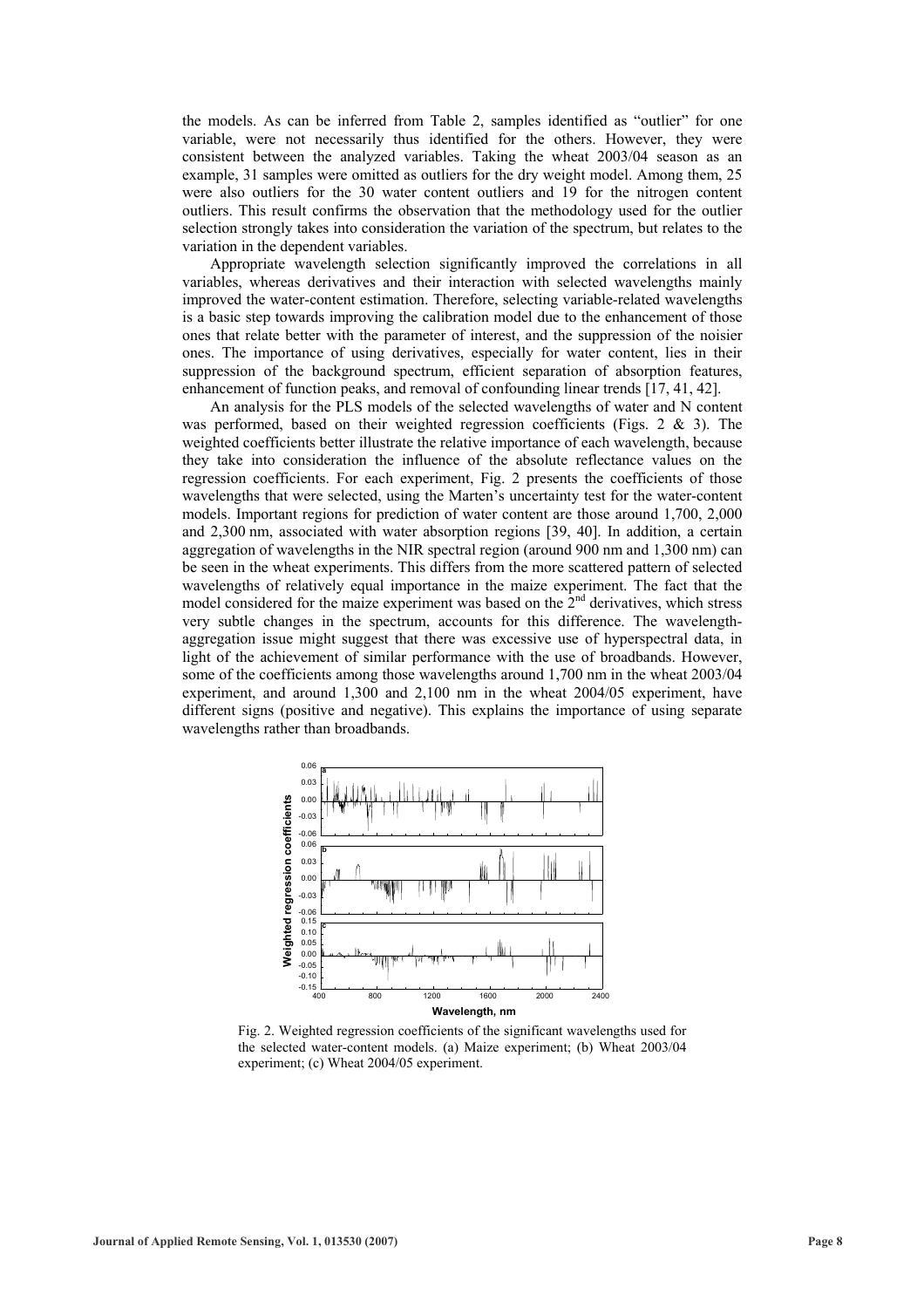

Fig. 3. Weighted regression coefficients of the significant wavelengths used for the selected N-content models. (a) Maize experiment; (b) Wheat 2003/04 experiment; (c) Wheat 2004/05 experiment.

The weighted regression coefficients of those wavelengths that were selected in each experiment for N-content prediction are presented in Fig. 3. For the maize experiment, almost all the visible wavelengths were included in the best model, which was based on the second derivatives. This is because the second derivatives showed almost no variability in the visible range. In the 2003/04 wheat experiment, groups of significant wavelengths can be noticed around 650 nm (red edge area), 1,500 nm, 1,700 nm, and 2,000 to 2,200 nm.

#### **3.4 Validation of the PLS models**

Statistics of every variable and every experiment are summarized in Table 2. It can be seen that the predictions of the biophysical variables for the wheat experiments are better than those for the maize experiment. These differences are attributed to the reduced contributions of the stem and lower leaves to the maize spectrum during the middle to late stages of development [19]. The reduced and variable canopy-sensor height in the maize measurements might also be marked as a source of error in the prediction of its biophysical variables from the spectral measurements. However, the fact that a complete plant was included in the IFOV during the first measurements and the fact that the viewing geometry was consistently above the row during the whole experiment, support the quality of this dataset. This was confirmed by data collected from the crane campaign (63 DAE).

Figure 4 presents the biomass predictions based on the same-season validation datasets. Figure 4a shows 3 samples of the maize crane measurements, which fit almost perfectly, confirming that the short sensor-canopy height represents only a minor source of error. The rest of the samples of this campaign were underestimated. This underestimation is explained by the fact that such high biomass samples were not included within the calibration dataset. Moreover, it could also be influenced by the inclusion of the stem in the total biomass measurement, which supports the conclusion that in order to represent the biomass that affects the spectrum, the stem and leaves need to be analyzed separately.

In the case of the wheat experiments, the absence of a significant stem means that underestimation from 60 DAE onwards springs only from the presence of lower leaves. In the case of the 2003/04 wheat experiment (Fig. 4b), this can be confirmed by noting that even the prediction of the largest biomass sample was precise. In the 2004/05 wheat experiment (Fig. 4c), the cloud of data points that can be seen among the samples of about 800 g  $m<sup>2</sup>$  produced a much less accurate fitting. This can be explained by the saturation of red reflectance (chlorophyll absorbed energy), limiting the biomass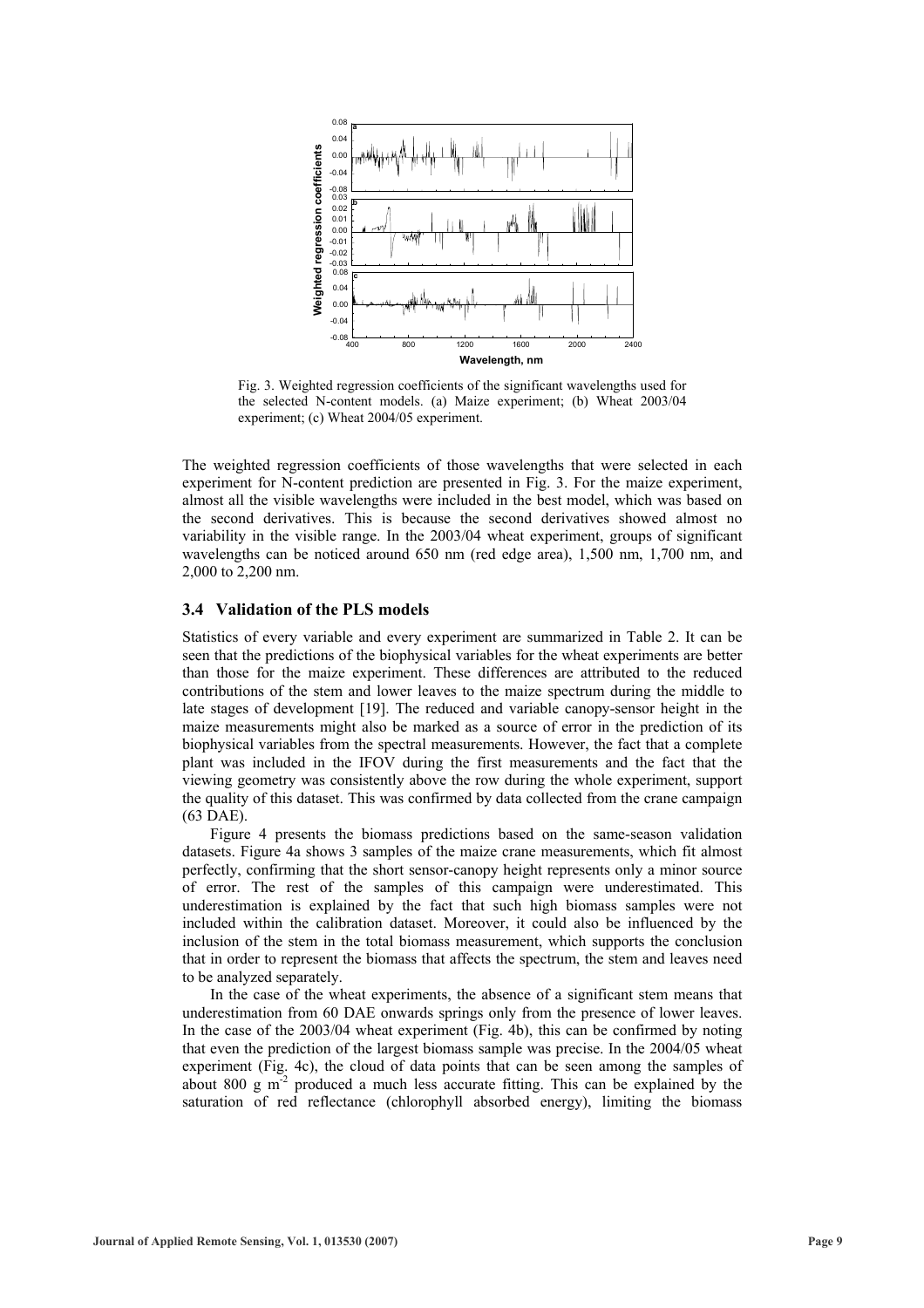prediction under such strong development conditions. This factor also contributed to the underestimation at dry biomass densities over  $600 \text{ g m}^2$  in the combined wheat experiments (Fig. 4d).



Fig. 4. Dry biomass prediction of the validation dataset. (a) Maize 2003, empty symbols represent samples taken from the crane; (b) Wheat 2003/04; (c) Wheat 2004/05; (d) Combined wheat 2003/04 and 2004/05. Symbols:  $d1 = 1^{st}$ derivative;  $d2 = 2<sup>nd</sup>$  derivative; O = outlier exclusion; S = significant wavelengths.

The prediction of the 2003/04 wheat dry biomass on the basis of the 2004/05 model (inter-season validation) results in a very low correlation and high error (Table 2). This could be a result of the extremely different growing conditions. All samples that were used for calibration (2004/05) correspond to plants that had a good water status. In the validation set (2003/04), some of the late sampling data represent drier conditions that did not exist in the calibration dataset. However, despite these differences, the variability in the 2003/04 wheat experiment enabled its data to yield better prediction of the biomass produced in the 2004/05 wheat experiment. Despite significant correlation, a high error given by a considerable shift (overestimation) was observed in the predicted data during almost the entire season. The 2004/05 wheat data include higher NIR reflectance values than those from the previous season (data not shown), which accounts for this overestimation. This problem represents a definite limitation in the use of the model, because it occurs during the critical period of crop development, when it is still possible to make some decisions concerning fertilization or crop use [43].

The water-content predictions in the maize experiment (Fig. 5a) exhibit the highest errors among the lowest water-content values. These samples correspond to the later stages of development, when the stem effect also plays a significant role. The high error in the prediction of the samples from the crane campaign is explained by the fact that from 50 DAE the water content started to decrease (Fig.1c), and only a few samples were included in the calibration at such a low level of water content. From Figs. 5b and 5c, it can be seen that the wider range of stress, in measured values that prevailed in the 2003/04 wheat experiment, resulted in better correlation with the predicted values than those of the maize and the 2004/05 wheat experiment ( $R^2 = 0.82$  vs. 0.56, and 0.65, respectively). This result shows that these models can predict differences among widely varying water contents better than those among less variable ones. The strong influence of biomass density on the spectral changes resulted in a small increase in the RMSEP of those dryer samples from the 2003/04 experiment, which in fact contributed to improving the overall correlation. Therefore, fine-tuning can be performed, by including in the calibration dataset extra samples that are similar in biomass content but differ in water content.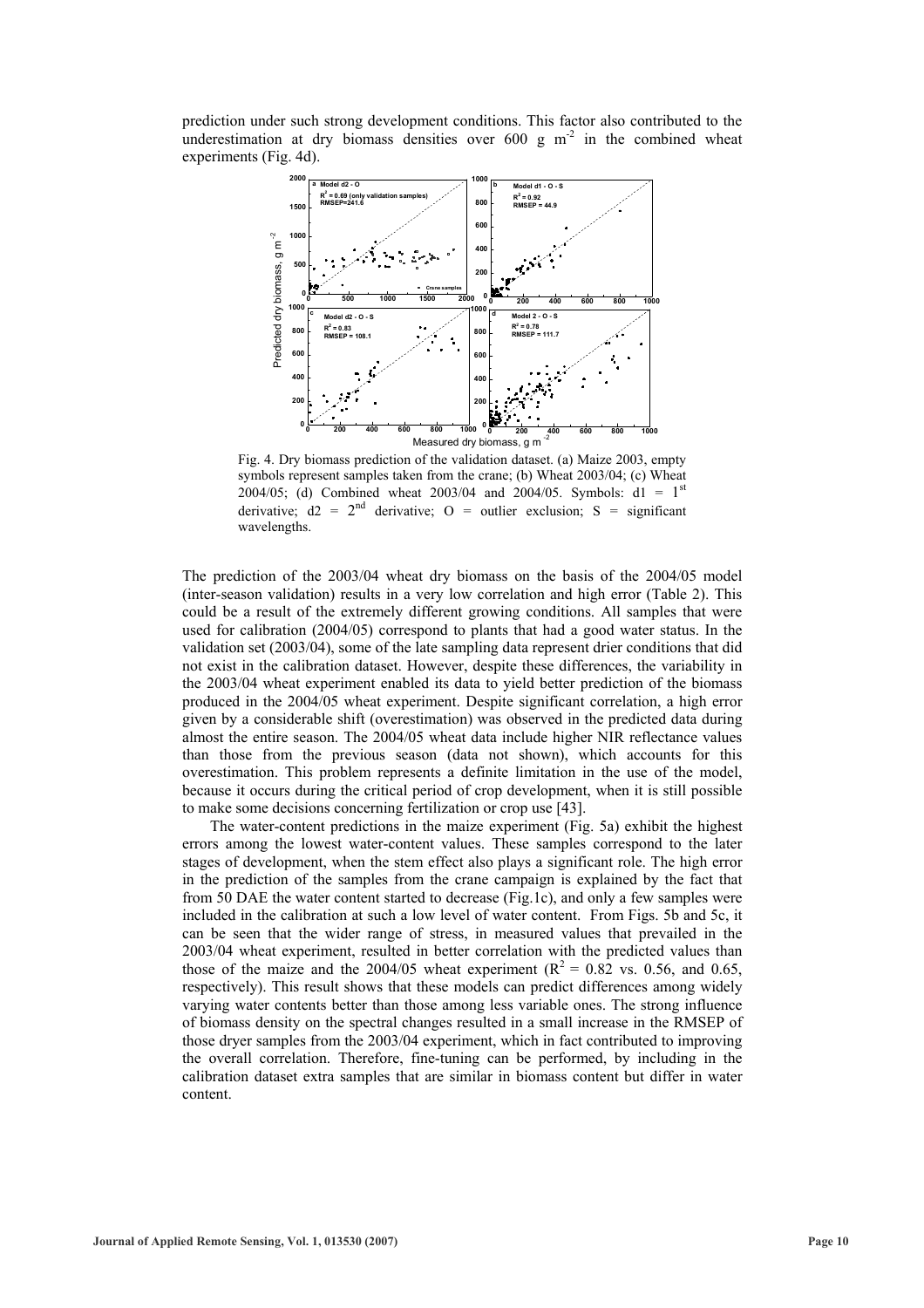

Fig. 5. Water content prediction. (a) Maize 2003, empty symbols represent samples taken from the crane; (b) Wheat 2003/04; (c) Wheat 2004/05; (d) Wheat 2003/04 and 2004/05; (e) Wheat 2004/05 dataset based on 2003/04 model; (f) Wheat 2003/04 dataset based on 2004/05 model. Symbols:  $d1 = 1^{st}$ derivative;  $d2 = 2<sup>nd</sup>$  derivative; O = outlier exclusion; S = significant wavelengths.

Figure 5e shows a bias problem created by the underestimation of the predicted water content for the 2004/05 wheat data using the 2003/04 wheat model. On the other hand, there was an overestimation among the low values of water content in the 2003/04 wheat data, as predicted by the 2004/05 wheat model (Fig. 5f). This can be explained by the fact that, as already noted, the water content was lower in the first season than in the second - 52 to 85% vs. 75 to 90%, respectively. Since these models cannot extrapolate efficiently beyond the information included in the calibration, their prediction capability is limited. Therefore, all the samples of the second season were concentrated in the small range of the first season. This demonstrates that the greater the variability of the calibration data, so that they cover a wider range of possible scenarios, the more accurately the model can predict. This is the main reason why the combined dataset yielded higher  $R^2$  and lower RMSEP values (Table 2). A comparison between the predictions of the 2003/04 wheat data and the 2004/05 model yields a much better performance in predicting water content than in predicting biomass.



Fig. 6. Nitrogen content prediction. (a) Maize 2003, empty symbols represent samples taken from the crane. (b) Wheat 2003/04. (c) Wheat 2004/05. (d) Wheat 2003/04 and 2004/05. (e) Wheat 2004/05 dataset based on 2003/04 model. (f) Wheat 2003/04 dataset based on 2004/05 model. Chosen model: d1, 1<sup>st</sup> derivative; d2, 2<sup>nd</sup> derivative; O, outlier exclusion; S, significant wavelengths.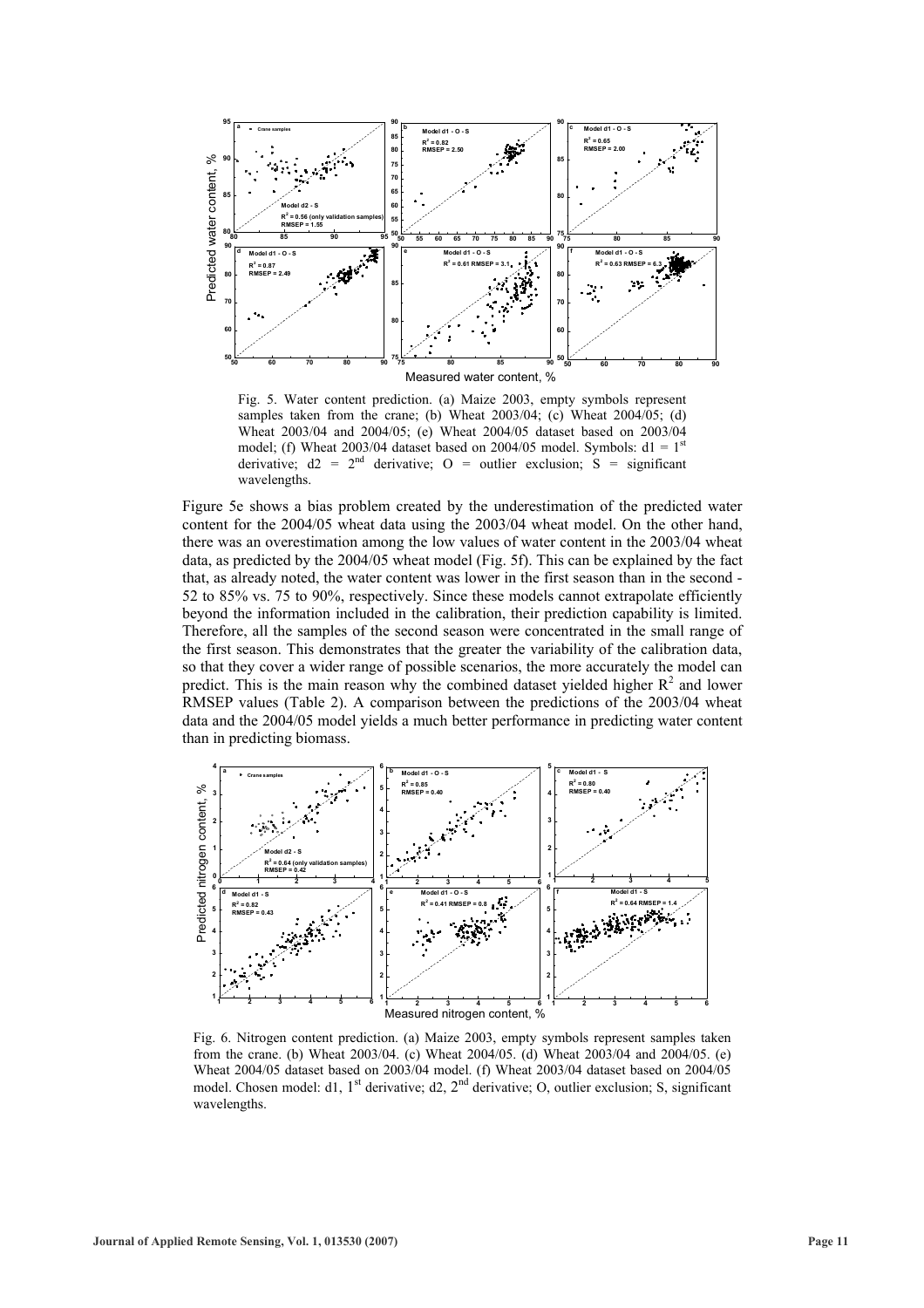The predicted and measured results for the N content were somewhat better than those for the water content (Fig. 6). In the maize experiment (Fig. 6a), the main source of error in the validation lies in the low N-content samples, where an overestimation can be noted. The accurate prediction of the crane samples confirms that, despite the fact that canopysensor height was not optimal, yet, due to the adequate criteria used in the measurement configuration, the results were representative. Moreover, if the crane samples are taken into consideration, the overall accuracy analysis of the prediction of N-content,  $R^2$ increases from 0.64 to 0.72.

For the wheat validation (Fig. 6 b, c, d), the prediction reached very high levels of accuracy. In the case of the inter-season validations (Fig. 6 e, f), overestimation of the low values can be seen in both cases. However, it was clearer and more extended in predictions of the 2003/04 dataset from the model of the 2004/05 dataset (Fig. 6f). This could be attributed to the rapid growth that occurred at the beginning of the 2004/05 wheat season, which generated conditions of high N content at a stage at which biomass development was already much more advanced than in the previous season.

## **3.5 PLS vs. vegetation indices**

To determine the net improvement given by the PLS models in the prediction of the measured biophysical variables over standard methodologies, the prediction results were compared to those obtained with known VIs. As mentioned, this analysis was performed for the 330 samples of the combined wheat dataset of the 2003/04 and 2004/05 season. After calculating the VIs for the complete dataset, the calibration subset (taking out the same outliers that were not considered in the PLS models) was used for fitting each of the VIs to the biophysical variables with both a linear and an exponential model. Table 3 presents the correlation of the best model (linear or exponential) for each VI between the measured and predicted variables of the validation subset. Although were included indices that had been correlated to all of the analyzed variables, only the accuracy obtained for the biomass and LAI reached similar levels to the results achieved by the PLS methodology.

|                         | Dry biomass         |       |             | Water content |       |             | N content |       |             | LAI |       |             |
|-------------------------|---------------------|-------|-------------|---------------|-------|-------------|-----------|-------|-------------|-----|-------|-------------|
| Indices                 | $g$ m <sup>-2</sup> |       |             | $\%$          |       |             | $\%$      |       |             |     |       |             |
|                         | М                   | $R^2$ | <b>RMSE</b> | М             | $R^2$ | <b>RMSE</b> | М         | $R^2$ | <b>RMSE</b> | М   | $R^2$ | <b>RMSE</b> |
| <b>NDVI</b>             | E                   | 0.46  | 151         | E             | 0.20  | 5.47        | E         | 0.15  | 0.93        | E   | 0.74  | 0.96        |
| <b>GNDVI</b>            | E                   | 0.52  | 143         | E             | 0.18  | 5.52        | E         | 0.15  | 0.93        | E   | 0.81  | 0.82        |
| <b>NDGI</b>             | L                   | 0.36  | 169         | E             | 0.37  | 4.83        | ns        | ns    | 1.01        | L   | 0.64  | 1.15        |
| SR.                     | L                   | 0.43  | 162         | L             | 0.34  | 4.93        | ns        | ns    | 1.01        | L   | 0.77  | 0.93        |
| <b>SAVI</b>             | E                   | 0.46  | 158         | E             | 0.24  | 5.33        | ns        | ns    | 0.96        | E   | 0.73  | 1.04        |
| <b>TCARI</b>            | ns                  | ns    | ns          | E             | 0.11  | 5.76        | E         | 0.12  | 0.95        | ns  | ns    | ns          |
| <b>OSAVI</b>            | E                   | 0.47  | 152         | E             | 0.22  | 5.40        | E         | 0.12  | 0.95        | E   | 0.76  | 0.93        |
| <b>REP</b>              | L                   | 0.69  | 118         | E             | 0.16  | 5.60        | ns        | ns    | 0.98        | L   | 0.86  | 0.70        |
| R970/900                | E                   | 0.62  | 139         | E             | 0.29  | 5.16        | ns        | ns    | 0.98        | E   | 0.84  | 0.79        |
| R900/970                | E                   | 0.63  | 142         | E             | 0.29  | 5.15        | ns        | ns    | 0.99        | L   | 0.83  | 0.78        |
| R900/1450               | L                   | 0.36  | 171         | E             | 0.35  | 4.92        | ns        | ns    | 1.01        | L   | 0.67  | 1.13        |
| R900/1530               | L                   | 0.39  | 167         | E             | 0.33  | 4.97        | ns        | ns    | 1.01        | L   | 0.70  | 1.07        |
| R <sub>1080</sub> /1180 | E                   | 0.57  | 156         | E             | 0.23  | 5.35        | ns        | ns    | 0.97        | L   | 0.82  | 0.81        |
| R <sub>1080</sub> /1260 | L                   | 0.55  | 144         | E             | 0.26  | 5.26        | ns        | ns    | 0.98        | E   | 0.81  | 0.90        |
| R <sub>1180</sub> /2170 | L                   | 0.39  | 166         | E             | 0.31  | 5.08        | ns        | ns    | 1.00        | L   | 0.66  | 1.13        |
| R <sub>1260</sub> /1675 | L                   | 0.42  | 162         | E             | 0.27  | 5.21        | ns        | ns    | 0.98        | L   | 0.68  | 1.10        |

Table 3. Biophysical estimation accuracy by analysis of vegetation indices. Statistics based on validation dataset of the wheat 2003/04 and 2004/05 combined experiment.

Symbols and acronyms: ns = not significant;  $M = Model$ ;  $E = Exponential$ ;  $L = Linear$ ;  $RMSE =$ root mean square error

Regarding the model type, it can be seen from Table 3 that, for the prediction of dry biomass and LAI, several indices better fitted an exponential model, while several better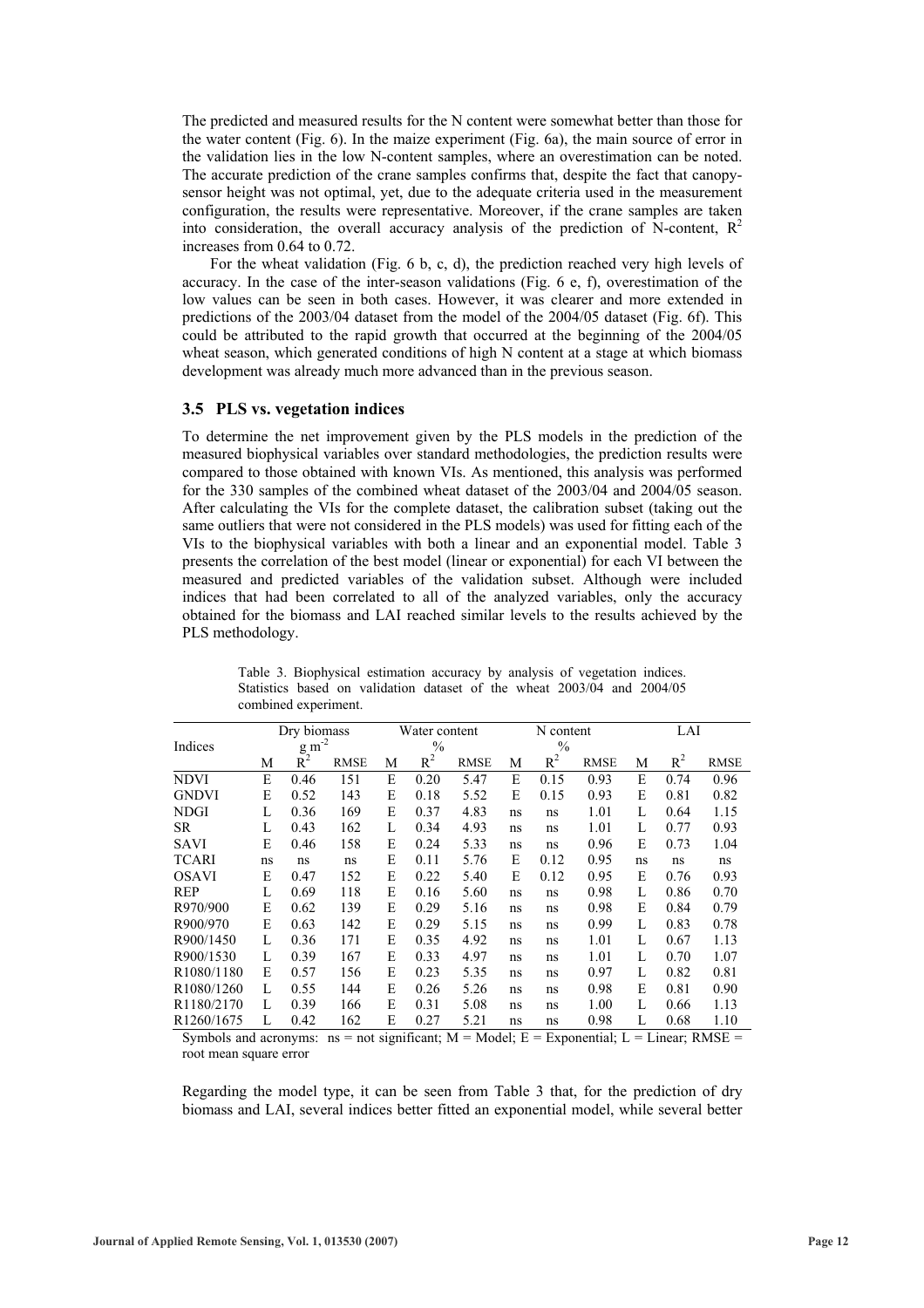fitted a linear model. For the dry biomass, the best PLS model of the combined dataset had higher  $R^2$  and smaller RMSEP values than any of the analyzed VIs ( $R^2 = 0.78$  & RMSEP = 112 vs. 0.69  $\&$  118 for the red edge position index). It should be noted that several indices (REP, GNDVI, R970/900, R1080/1180, R1080/1260, etc.) predicted LAI values similar or even better than those from the PLS model ( $R^2 = 0.82$  & RMSEP = 0.79). Although several of these last indices were developed for water content, they yielded much better results for the prediction of biomass variables than for the water content itself. In the case of water content, the PLS model was much more accurate than any of the analyzed VIs. Although it was originally developed for monitoring crop N conditions [31], the exponential model using NDGI was relatively the best index for the water-content prediction ( $R^2 = 0.37$  & RMSEP = 4.8 vs. 0.87 & 2.5 for the PLS model). Finally and surprisingly, almost all of the indices were nonsignificant ( $p > 0.001$ ) for the N-content prediction, in comparison to accurate estimation by PLS ( $R^2 = 0.82 \& RMSEP$ )  $= 0.43$ ). The lack of accuracy in the prediction of water and nitrogen content, presented by the VIs, shows their lack of ability to build multi-year models due to their high sensitivity to different levels of biomass presence. In comparison, although the two analyzed season were very different, the combined PLS models provided significantly better prediction than those achieved by the VIs. Therefore, the PLS was the only method that enabled accurate estimation of all biophysical variables.

## **4 CONCLUSIONS**

PLS regression methods are a suitable tool for retrieving crop-condition indicators from spectral data at the canopy level. High accuracy, using PLS models, was achieved for the prediction of several biophysical variables of one maize and two wheat crops. However, this accuracy is highly dependent on the quality and variability of the calibration dataset. The observed variability among the three experiments and throughout each of their seasons highlights the importance of data variability and of its spread across the widest possible range, in order to achieve the best calibration model. With regard to data preprocessing, considerable improvements were achieved by using spectrum derivatives instead of raw reflectance data. Another important aspect of pre-processing is the elimination of samples that deviate widely from the main core of the dataset (outliers). However, the most important pre-processing procedure is definitely that of appropriate wavelength selection - reducing the number of wavelengths involved in the model yields much better results. Nevertheless, there were some differences in behavior among the various biophysical variables; in the maize experiment, the best method involved the use of significant wavelengths after application of the second derivative. In the wheat experiments, the best method involved the successive determination of the first derivative, elimination of outliers, and selection of significant wavelengths.

With the exception of the R970/900 and R900/970 indices for LAI prediction, the selected wheat PLS models showed better accuracy than any of the analyzed VIs for all of the biophysical variables. This is consistent with what has been previously documented for the prediction of water and N content of wheat leaves by the use of PLS models with NIR spectrometry at the leaf level [18].

In addition to the discussed "saturation constraint" of the VIs, this lack of accuracy when using multi-year functions for the prediction of biophysical variables, such as water or nitrogen content, enhances the comparable potential of PLS models. This is especially important in those areas where regional support programs are being offered to the growers to improve the efficiency of their operations. In these cases, in order to build reliable and representative databases for the decision making process, data from several years is needed. Based on these results, PLS models represent a better methodology for the retrieving of crop biophysical variables that can be confidently applied in different field crop decision support systems. This conclusion is especially relevant today, when airborne hyperspectral images are more available and cheaper, thus becoming a real option for commercial applications.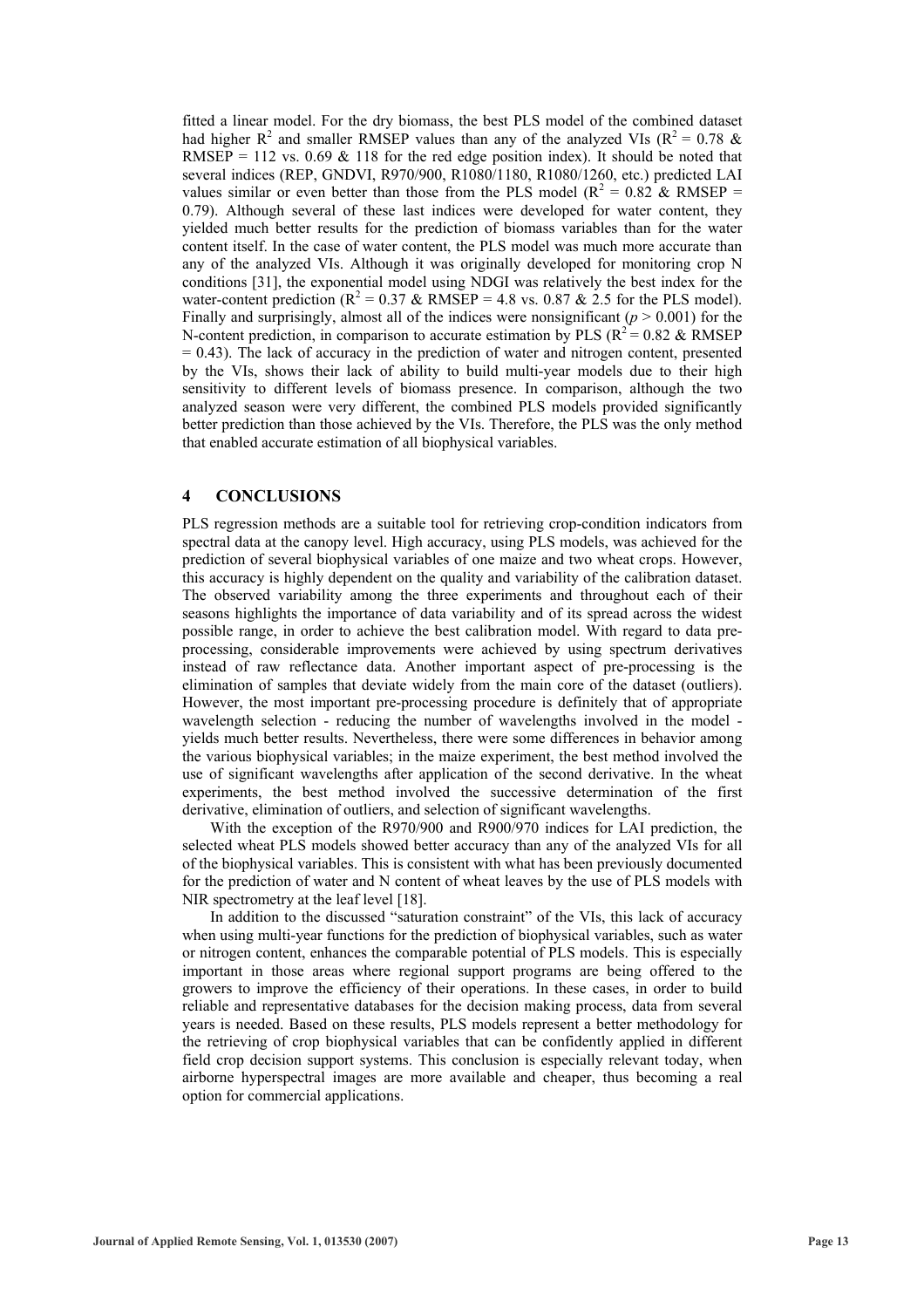#### **Acknowledgments**

This research was supported by Research Grant Award No. IS-3721-05R from BARD, The United States - Israel Binational Agricultural Research and Development Fund; and by the Chief Scientist of the Israeli Ministry of Agriculture. The authors thank the collaboration given by Silvia Asido and Israel Mufradi from the Gilat Research Center, for their invaluable help in the field and laboratory work done during this research. We also thank the Albert Katz International School for Desert Studies and the Israel Ministry of Immigration Absorption, for granting a fellowship for the research period. Finally we wish to thank the staff and students of The Remote Sensing Laboratory at Sede Boqer for their constant help and support.

## **References**

- [1] R. E. Plant, "Site-specific management: the application of information technology to crop production," *Comput. Electron. Agric.*, **30**, 9-29 (2001) [doi:10.1016/S0168-1699(00)00152-6].
- [2] N. Aparicio, D. Villegas, J. L. Araus, J. Casadesus, and C. Royo, "Relationship between growth traits and spectral vegetation indices in Durum Wheat," *Crop Sci.*, **42**, 1547-1555 (2002).
- [3] C. Buschmann and E. Nagel, "In vivo spectroscopy and internal optics of leaves as basis for remote sensing of vegetation," *Int. J. Remote Sens.*, **14**, 711-722 (1993).
- [4] P. M. Hansen and J. K. Schjoerring, "Reflectance measurement of canopy biomass and nitrogen status in wheat crops using normalized difference vegetation indices and partial least squares regression," *Remote Sens. Environ.*, **86**, 542-553 (2003) [doi:10.1016/S0034-4257(03)00131-7].
- [5] F. Baret and G. Guyot, "Potentials and limits of vegetation indices for LAI and APAR assessment," *Remote Sens. Environ.*, **35**, 161-173 (1991) [doi:10.1016/0034-4257(91)90009-U].
- [6] P. Hansen, J. Jorgensen, and A. Thomsen, "Predicting grain yield and protein content in winter wheat and spring barley using repeated canopy reflectance measurements and partial least squares regression," *J. Agric. Sci.*, **139**, 307-318 (2002) [doi:10.1017/S0021859602002320].
- [7] H. T. Nguyen and B.-W. Lee, "Assessment of rice leaf growth and nitrogen status by hyperspectral canopy reflectance and partial least square regression," *Eur. J. Agron.*, **24**, 349-356 (2006).
- [8] N. C. Coops, M. L. Smith, M. E. Martin, and S. V. Ollinger, "Prediction of eucalypt foliage nitrogen content from satellite-derived hyperspectral data," *IEEE Trans. Geosci. Remote Sens.*, **41**, 1338-1346 (2003) [doi:10.1109/TGRS.2003.813135].
- [9] P. A. Townsend, J. R. Foster, R. A. Chastain, and W. S. Currie, "Application of imaging spectroscopy to mapping canopy nitrogen in the forests of the central Appalachian Mountains using Hyperion and AVIRIS," *IEEE Trans. Geosci. Remote Sens.*, **41**, 1347-1354 (2003) [doi:10.1109/TGRS.2003.813205].
- [10] M. L. Smith, S. V. Ollinger, M. E. Martin, J. D. Aber, R. A. Hallett, and C. L. Goodale, "Direct estimation of aboveground forest productivity through hyperspectral remote sensing of canopy nitrogen," *Ecol. Appl.*, **12**, 1286-1302 (2002) [doi:10.2307/3099972].
- [11] S. Wold, M. Sjostrom, and L. Eriksson, "PLS-regression: a basic tool of chemometrics," *Chemometr. Intell. Lab.*, **58**, 109-130 (2001) [doi:10.1016/S0169-7439(01)00155-1].
- [12] K. Esbensen, *Multivariate Data Analysis In Practice*, pp. 598, CAMO, Corvallis, Norway, Oslo (2000).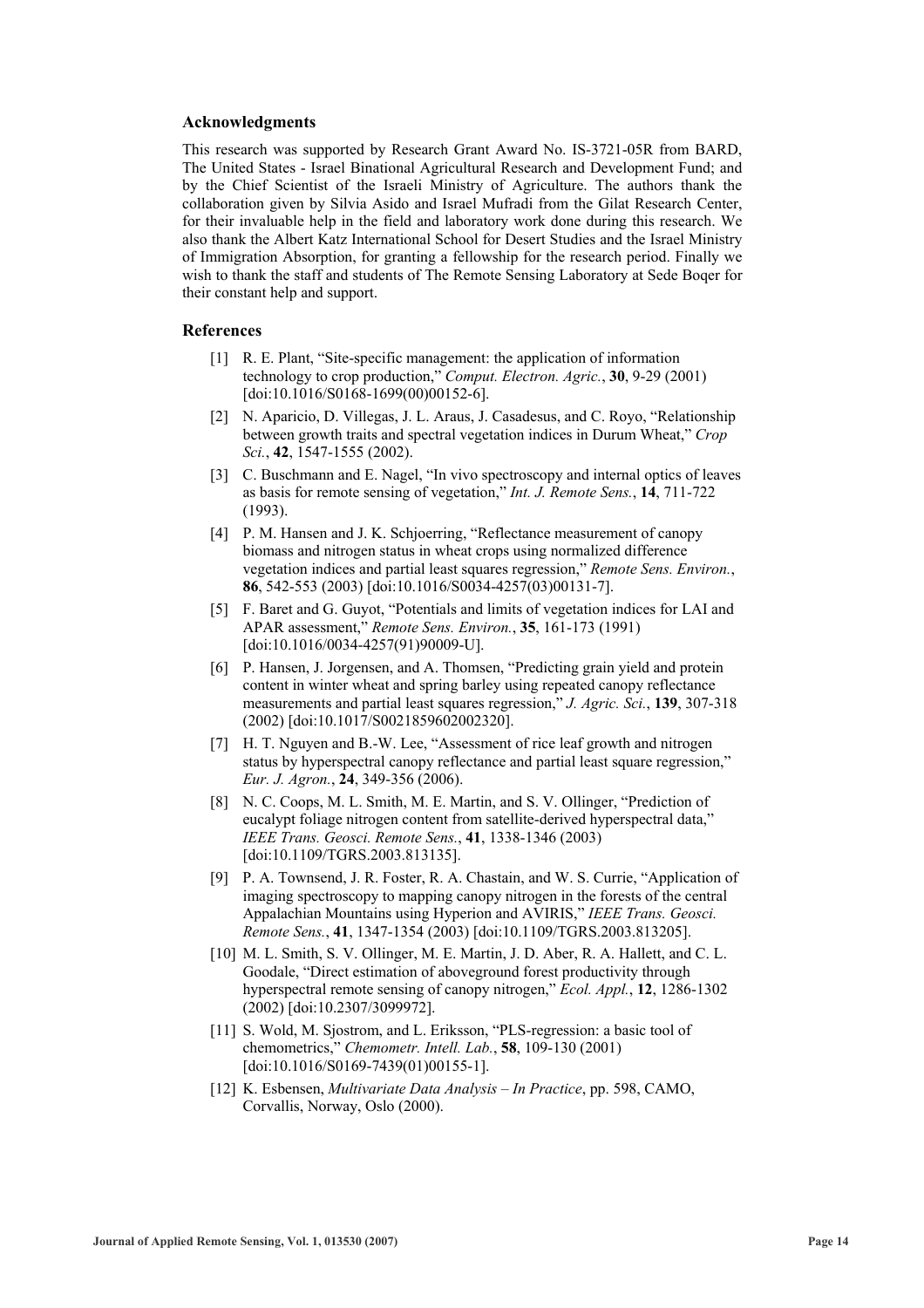- [13] J. S. Shenk and M. O. Westerhaus, "New standardization and calibration procedures for NIRS analytical systems," *Crop Sci.*, **31**, 1694-1696 (1991).
- [14] C. G. Boeriu, D. Bravo, R. J. A. Gosselink, and J. E. G. van Dam, "Characterisation of structure-dependent functional properties of lignin with infrared spectroscopy," *Ind. Crop Prod.*, **20**, 205-218 (2004) [doi:10.1016/j.indcrop.2004.04.022].
- [15] E. M. Faergestad, N. E. S. Flaete, E. M. Magnus, K. Hollung, H. Martens, and A. K. Uhlen, "Relationships between storage protein composition, protein content, growing season and flour quaility of bread wheat," *J. Sci. Food Agric.*, **84**, 877-886 (2004) [doi:10.1002/jsfa.1615].
- [16] S. E. Kays, N. Shimizu, F. E. Barton, and K. Ohtsubo, "Near-infrared transmission and reflectance spectroscopy for the determination of dietary fiber in barley cultivars," *Crop Sci.*, **45**, 2307-2311 (2005) [doi:10.2135/cropsci2005.0013].
- [17] A. D. Richardson, J. B. Reeves, and T. G. Gregoire, "Multivariate analyses of visible/near infrared (VIS/NIR) absorbance spectra reveal underlying spectral differences among dried, ground conifer needle samples from different growth environments," *New Phytol.*, **161**, 291-301 (2004) [doi:10.1046/j.1469- 8137.2003.00913.x].
- [18] D. J. Bonfil, A. Karnieli, M. Raz, I. Mufradi, S. Asido, H. Egozi, A. Hoffman, and Z. Schmilovitch, "Rapid assessing water and nitrogen status in wheat flag leaves," *J. Food Agric. Env.*, **3**, 207-212 (2005).
- [19] J. R. Jensen, *Remote Sensing of the Environment An Earth Resource Perspective*, pp. 544, Prentice-Hall Inc., Upper Saddle River, NJ (2000).
- [20] C. S. T. Daughtry, C. L. Walthall, M. S. Kim, E. B. de Colstoun, and J. E. McMurtreyIII, "Estimating Corn Leaf Chlorophyll Concentration from Leaf and Canopy Reflectance," *Remote Sens. Environ.*, **74**, 229-239 (2000) [doi:10.1016/S0034-4257(00)00113-9].
- [21] D. J. Bonfil, I. Mufradi, S. Klitman, and S. Asido, "Wheat grain yield and soil profile water distribution in a no-till arid environment," *Agron. J.*, **91**, 368-373 (1999).
- [22] ASD, "Analytical Spectral Devices, Inc," pp., Boulder, CO (2002).
- [23] C. S. T. Daughtry, V. C. Vanderbilt, and V. J. Pollara, "Variability of reflectance measurements with sensor altitude and canopy type," *Agron. J.*, **74**, 744-751 (1982).
- [24] J. B. Jones and V. W. Case, "Sampling, handling, and analyzing plant tissue samples," in *Soil Testing and Plant Analysis*, R. L. Westerman, Ed., 3rd ed, pp. 389-427, SSSA, Inc., Madison, WI (1990).
- [25] I. Decagon Devices, "AccuPAR PAR/LAI ceptometer, model LP-80. Operator's manual," pp. 97, Pullman, WA (2003).
- [26] CAMO, "The Unscrambler Multivariate Data Analysis software," 8.0 ed, pp., CAMO Process AS, Oslo, Norway (2003).
- [27] H. Martens, M. Hoy, F. Westad, D. Folkenberg, and M. Martens, "Analysis of designed experiments by stabilised PLS regression and jack-knifing," *Chemometr. Intell. Lab.*, **58**, 151-170 (2001) [doi:10.1016/S0169- 7439(01)00157-5].
- [28] H. Martens and M. Martens, "Modified jack-knife estimation of parameter uncertainty in bilinear modelling by partial least squares regression (PLSR)," *Food Qual. Prefer.*, **11**, 5-16 (2000) [doi:10.1016/S0950-3293(99)00039-7].
- [29] J. W. Rouse, R. H. Haas, J. A. Schell, and D. W. Deering, "Monitoring vegetation systems in the Great Plains with ERTS," presented at Third Earth Resources Technology Satellite-1 Symposium, Greenbelt (1974).